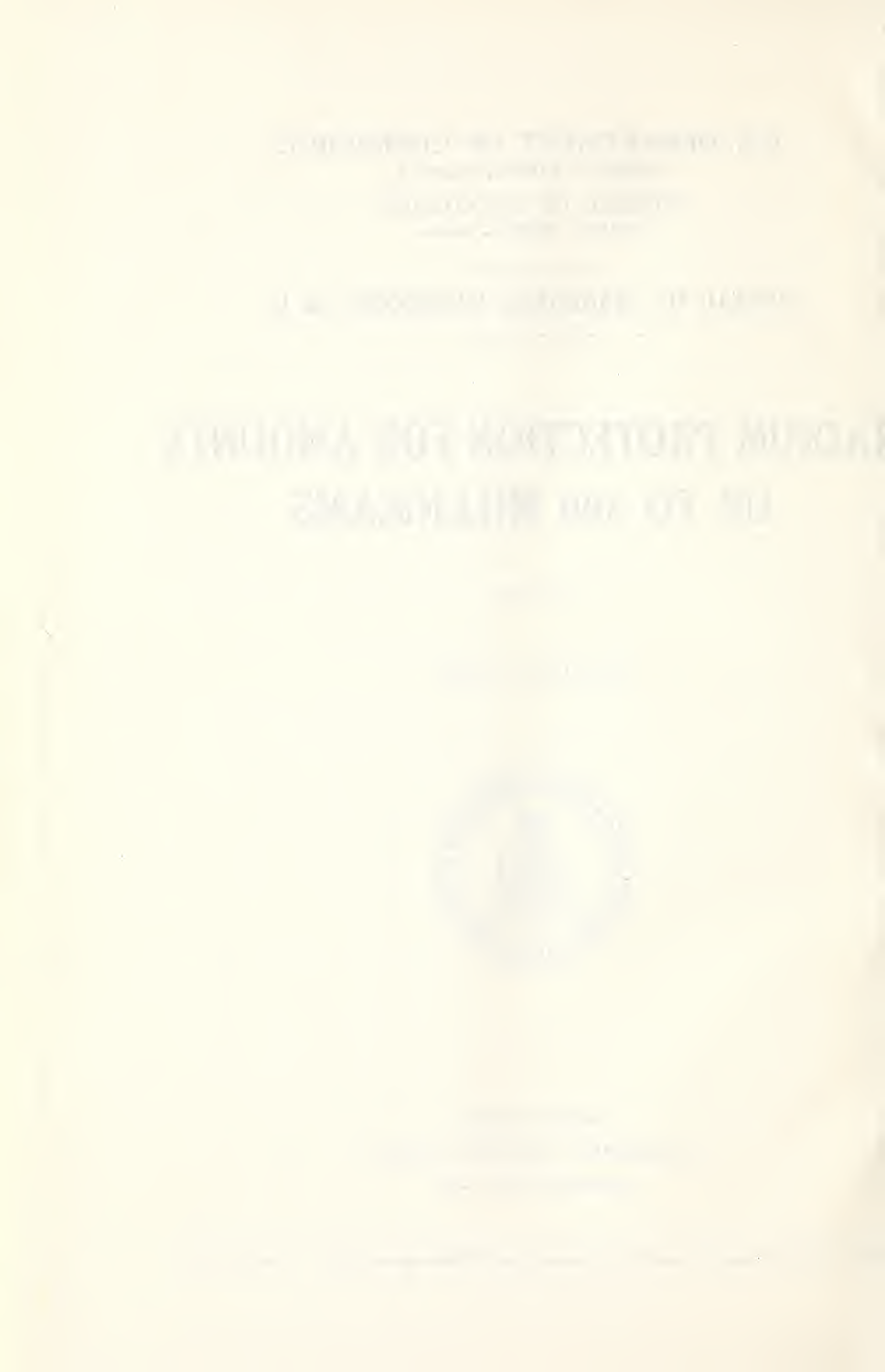#### **PREFACE**

Upon the recommendation of the International X-ray Protection Commission in 1928, the Advisory Committee on X-ray and Radium was formed in the United States for the purpose of preparing a unified set of safety recommendations. In order to have a committee not too cumbersome and yet thoroughly representative of the several phases of the art, two members were appointed by each radiological society, two by the manufacturers of X-ray equipment, and one by the American Medical Association. The presidents of the radiological societies were each asked to appoint one physicist and one radiologist. The members representing the manufacturers were selected by the manufacturers through nomination and ballot.

The following members compose the committee:

- Representing International Safety Committee and Bureau of Standards for X-rays: LAURISTON S. TAYLOR, physicist.
- $$ physicist.
	-
- Representing American Roentgen Ray Society:<br>
H. K. PANCOAST, M.D., University of Pennsylvania Hospital, Philadelphia, Pa.
	- J. L. WEATHERWAX, physicist, Philadelphia General Hospital Philadelphia, Pa.
- 
- Representing Radiological Society of North America:<br>R. R. Newell, M.D., Stanford University Hospital, San Francisco, Calif.
	- G. Failla, physicist. Memorial Hospital, New York, N.Y.
- Representing the American Medical Association: Francis Carter Wood, M.D., St. Lukes Hospital, New York, N.Y.

Representing X-ray Equipment Manufacturers:

W. D. Coolinge, director, research laboratory, General Electric Co., Schenectady, N.Y.

W. S. WERNER, vice president of Kelley-Koett Manufacturing Co., Covington, Ky.

Representing the American Radium Society:

SANFORD L. WITHERS, M.D., Denver, Colo.

Curtis F, Burnam, M.D., Howard A. Kelley Hospital, Baltimore, Md.

The committee's first report covering X-ray protection (including electrical protection and the storage of X-ray film)

43018—34 III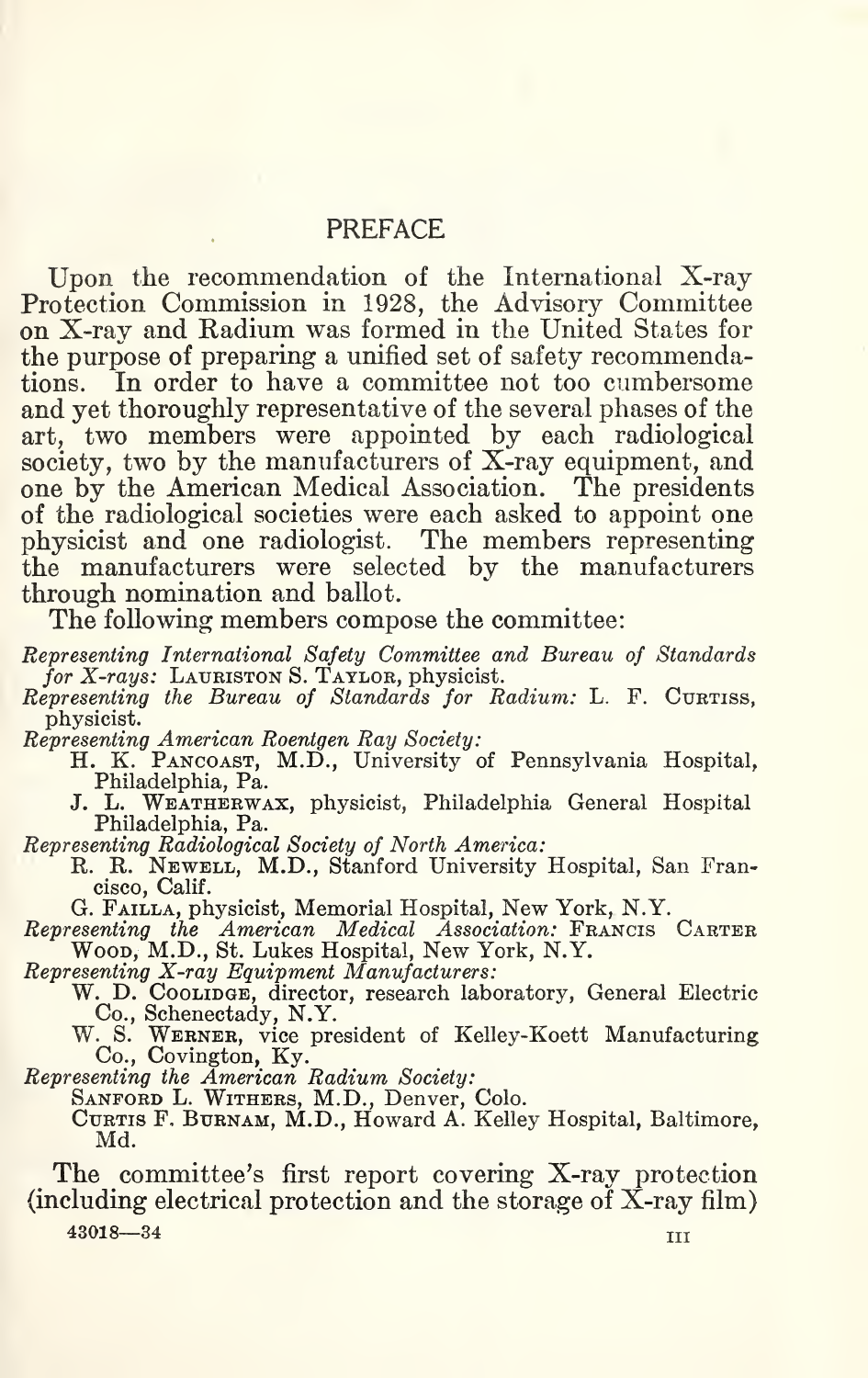was published in 1931 prior to the Third International Congress of Radiology in Paris. This was published originally by the Bureau of Standards as Handbook No. 15<sup>1</sup> and was subsequently reprinted by two Radiological Journals.<sup>23</sup> That the committee's effort appears to have been worth while is evidenced by the fact that in addition to a thousand copies distributed by the American Roentgen Ray Society, the demand for copies from the United States Public Printer has necessitated a second printing, making a total of some 2,500 copies distributed.

In preparing the recommendations for radium protection, it was found, after considerable study, to be impractical at the present time to formulate protection specifications for large quantities of radium such as used in the so-called "packs" or "bombs". There are comparatively so few users of quantities of radium in excess of 300 mg that adequate practical experience is not sufficiently available to serve as a basis for a report. Moreover, it was found, in general, that where large quantities of radium, are being used, its use is in the hands of competent physicians and physicists who are fully aware of the danger involved in its handling. The means of protection worked out by these individuals are at present too varied to permit of generalization.

Consequently, since the bulk of the users of radium employ amounts less than 300 mg, and since it is in this class that the making up of applicators largely falls, the committee decided to proceed with the publication of the present report. In the meantime, the question of protection for larger amounts of radium is under active consideration and it is hoped that a report may be prepared in the near future covering these points.

The committee recognized that future development of the art may require changes in these recommendations. Since the existence of the committee is not permanent, it recommends that any future changes be made by the Bureau of Standards after consultation with proper and recognized committees.

<sup>&</sup>lt;sup>1</sup> Bureau of Standards Handbook No. 15, obtainable from the Government Printing Office, Washington, D.C. Price 10 cents.<br>
<sup>2</sup> Radiology, vol. 17, p. 542, 1931.<br>
<sup>3</sup> Am. Jour. Roent. and Ra. Therapy, vol. 26, p. 436, 1933.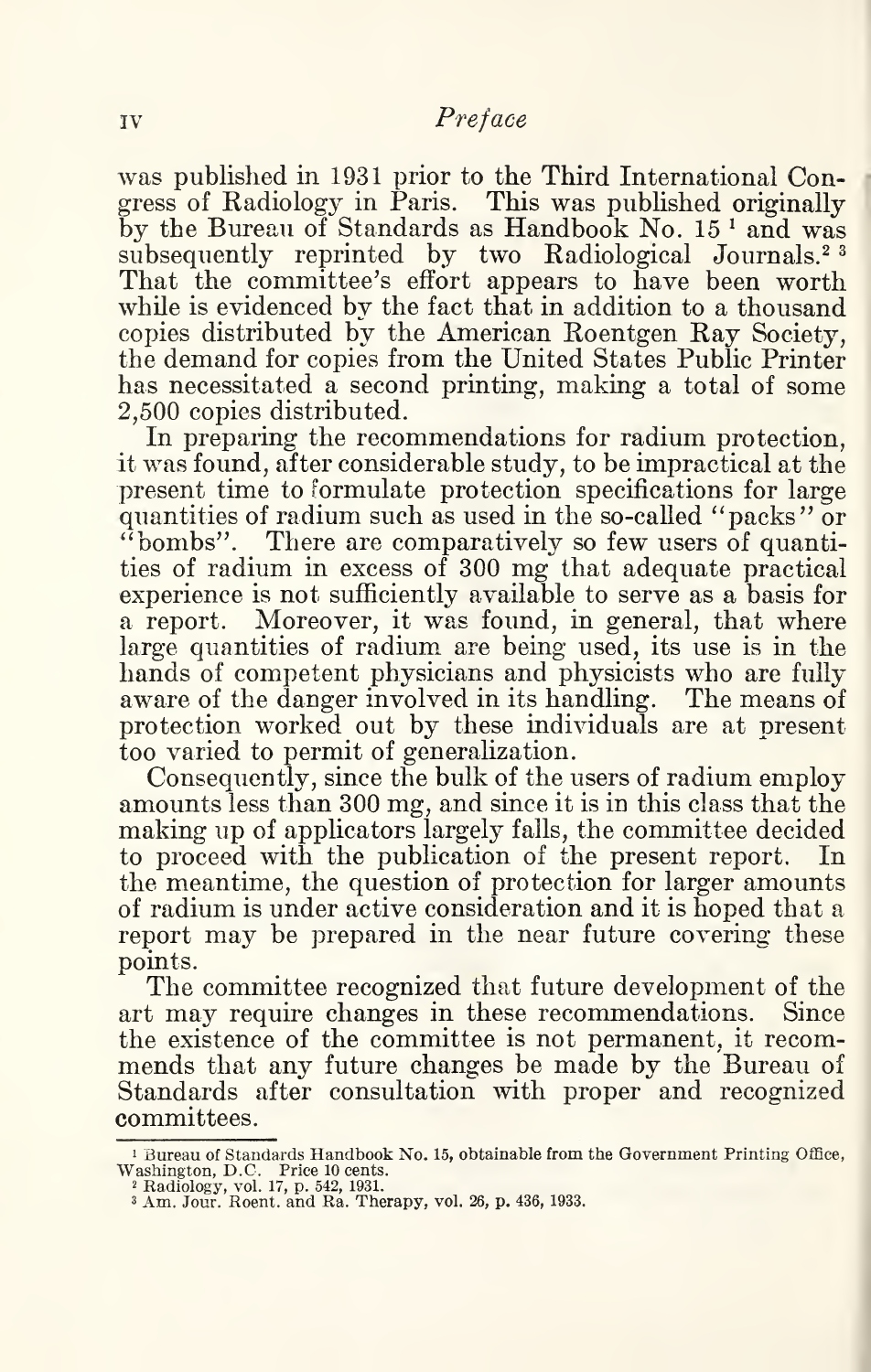# RADIUM PROTECTION FOR AMOUNTS UP TO 300 MILLIGRAMS

#### **CONTENTS**

| [This shall also apply to finished radon preparations] |                  |
|--------------------------------------------------------|------------------|
|                                                        |                  |
| <b>CONTENTS</b>                                        |                  |
|                                                        | Page             |
|                                                        | <b>TII</b>       |
|                                                        |                  |
|                                                        | $\boldsymbol{2}$ |
|                                                        | $\overline{2}$   |
|                                                        | 3                |
|                                                        | 5                |
| $\cap$                                                 |                  |

#### I. GENERAL

1.01. Protection for radium workers is required from the effects of (a) beta and secondary gamma rays especially upon the hands and (b) gamma rays upon the whole body.

1.02. Protection against gamma rays is most adequately secured by remaining as distant as possible from the radium. All storage containers shall be at least 3 meters (10 feet) distant from any place habitually occupied by any person.

1.03. Radium, when not in use or transit, shall be kept completely inclosed in a lead container of the following wall thicknesses on all sides:

| Maximum<br>quantity of<br>radium<br>element | Lead<br>thickness |
|---------------------------------------------|-------------------|
| mq                                          | cm                |
| 100                                         | 4                 |
| 200                                         | 5                 |
| 300                                         | ŕ.                |

The total weight may be kept small by having the smallest possible inside dimensions for the storage container.

NOTE.-It is suggested that radium preparations be inserted into suitably designed grooves, slots, or holes in the lead storage block, with a special place for each needle, tube, or applicator. This serves the double purpose of permitting the larger amounts of radium to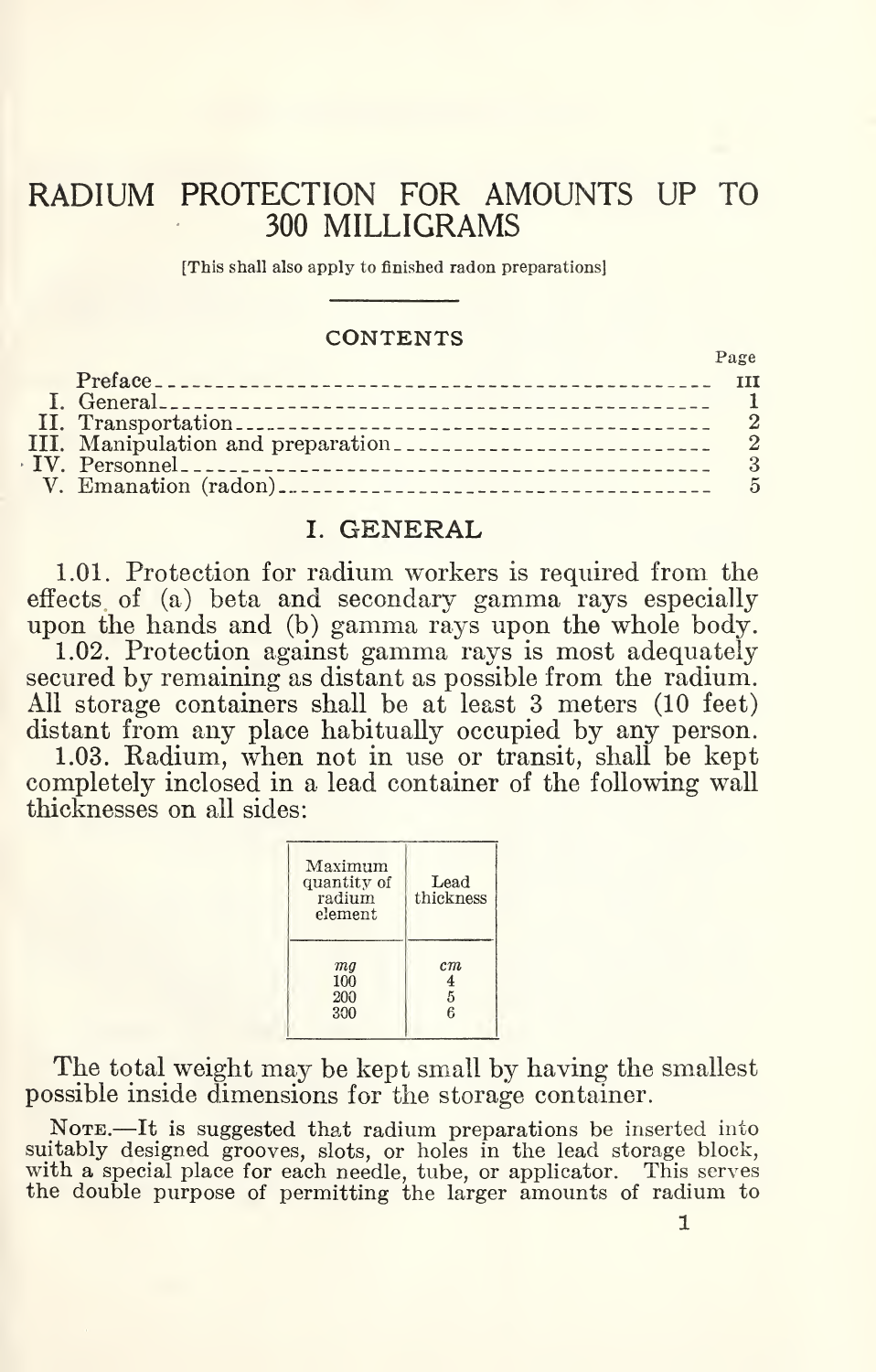have the greatest thickness of protective wall and the ready checking of the presence of each applicator, needle or tube.

### II. TRANSPORTATION

2.01. Carrying containers shall be equipped with handles of such length that the hands cannot come nearer than 30 cm (12 in.) to the radium.

NOTE.—It is suggested that carrying containers have a conspicuous red sign reading "RADIUM—keep away!".

2.02. Containers for shipment by post, express, or messenger shall be lined with lead of at least 25 percent of the values, given in paragraph (1.03). In addition, the lead box shall be so packed or supported that the hands cannot be brought nearer than 15 cm (6 in.) to the radium.

## III. MANIPULATION AND PREPARATION

3.01. A separate room shall be provided for the preparation and measurement of filtered tubes and applicators, and such room shall be occupied only during such work and by such personnel required therefor.

3.02. Radium measurements should be performed in a separate room. No radium should be kept in such a room except during its actual measurement.

3.03. The bench or table where radium applicators are prepared shall be provided with the following:

 $(a)$  Adequate light.

 $(b)$  A lead L,  $4 \text{ cm}$  in thickness and each face about  $40$ cm (16 in.) square. (Cast iron of equivalent thickness may also be used.) The side where the workers stands should have a pad or barrier to hold the body at least 20 cm (8) in.) from the point where the radium is handled.

(c) Suitable forceps, tongs, and pliers, the handles of which are either made of or covered with rubber, celluloid or other organic material. Forceps should be of such length as to permit easy manipulation without bringing the fingers nearer than 10 cm (4 in.) to the tips. Forceps shall be of such construction as to permit a secure grip on the radium containers with a minimum of force exerted by the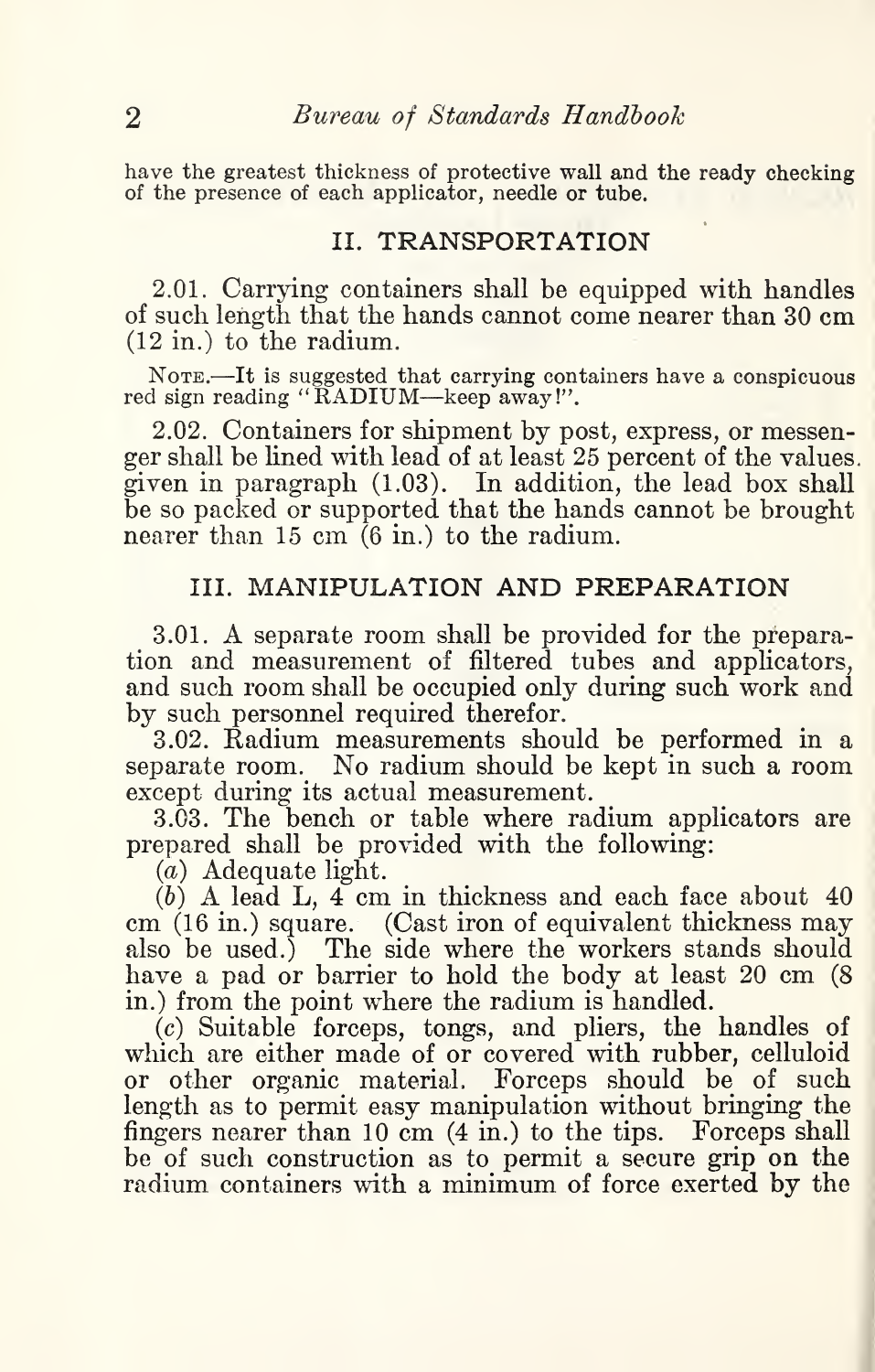fingers. (Cross-action forceps are in general suitable). There should be available several pairs of forceps with cupped or notched tips for secure gripping of radium needles.

 $\overline{d}$ ) A vise or clamp forceps, to hold a container which is to receive several tubes or needles.

 $(e)$  Vises mounted behind the protective L for holding radium tubes, needles, or applicators.

 $(f)$  A threading device for pulling string, wire, or thread through the eyes of needles or tubes. Such devices shall be so arranged as to permit ready use without bringing the hands nearer than  $10 \text{ cm}$  (4 in.) to the applicator.

#### IV. PERSONNEL

4.01. No person should remain constantly with or near:

{a) Radium in storage (minimum distance 10 feet).

(6) Radium during preparation; (see sec. III).

(c) A patient undergoing radium treatment.

4.02. An operator should never be permitted to touch a bare radium container with the fingers or hands.

4.03. Regular or permanent radium workers shall not remain nearer than 1 m (3 ft.) for more than 1 hour daily to a patient to whom is applied radium in quantities up to 300 mg.

Notes (based on present knowledge):

(a) The safe general radiation to the whole body is taken as  $1/10 r$ per day for hard X-rays and may be used as a guide in radium protection.  $5r$  per day has been taken as the tolerance for the fingers. It tion.  $5 r$  per day has been taken as the tolerance for the fingers. must be emphasized that the calculation of radium dosage is not easy and too great reliance is not to be put on the above figures.

(b) If, by chance, the hand comes closer to the radium than these requirements permit, then one can estimate the danger incurred by the following table of daily exposures which are considered dangerous:

(1) Holding bare 100 mg radium preparation filtered with at least 0.3 mm monel metal and 5-mm diameter—5 seconds.

(2) Holding 100 mg filtered radium preparation 20 mm diameter— <sup>1</sup> minute.

(3) Holding 100 mg filtered radium preparation in forceps at 10 cm (4 in.) from the finger tips—2 hours.

Separate exposures incurred during the same day are to be added together in estimating the total daily exposure.

4.04. Permanent radium technicians should have at least 6 weeks vacation a year, preferably 4 weeks during the sum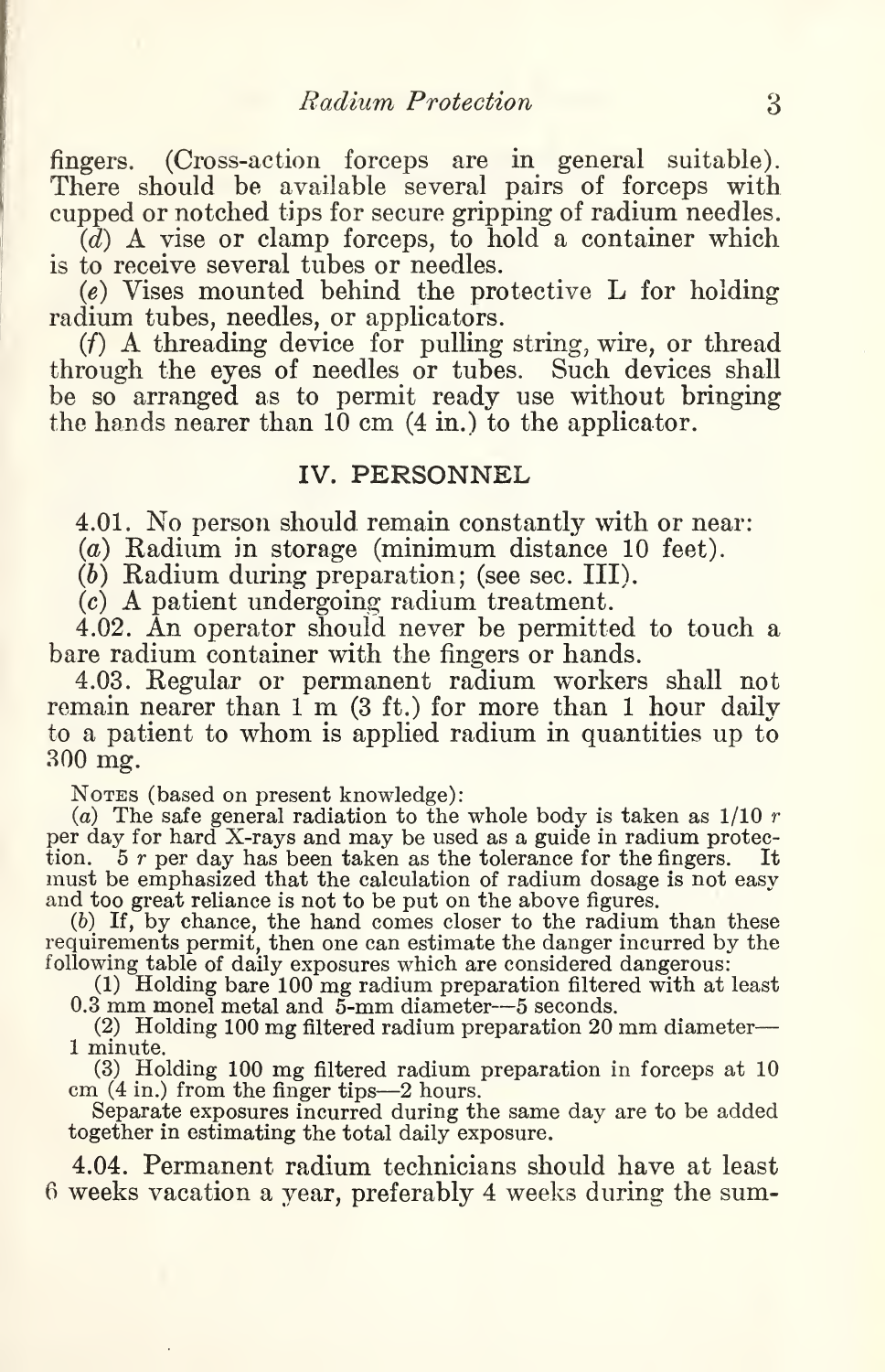mer and 2 weeks during the winter. They should be urged to spend as much time as possible out of doors, both during vacation and after working hours.

4.05. Technicians shall not loiter in preparation rooms. 4.06. Before a technician is employed, he should be told very definitely about the possible dangers of radium work. Permanent employment as a radium technician should not be promised.

4.07. Before employing a technician for radium work, a complete physical examination and blood count should be made. If there are any unaccountable abnormalities, he should not be employed. Technicians with dry skin, having a tendency to crack, a skin with warts, or a skin showing signs of abuse (cuts, cracks, etc.), should not be employed in radium work. In the physical examination particular attention should be given to teeth, tonsils, and focal infections.

4.08. Frequent examination of the technician's hands should be made throughout employment. Any evidence of skin changes as a result of radiation should necessitate a change in employment.

NOTE.-Blood counts at regular intervals are highly desirable. In general, while a positive result is of some significance, a negative result should not be interpreted as a safety criterion. Under proper conditions and wise interpretation, the blood count can be used as a safety criterion.

4.09. A complete blood count consists of the following determinations: Hemoglobin test, red, white, and differential counts; the latter including percentages of polymorphonuclear cell, small and large lymphocytes (separately), eosinophiles and basophiles.

4.10. Blood counts should be made before employment of a permanent technician, and every month subsequently, always under the same conditions, i.e., same technique, hour of day, etc. Where the white blood count, below 4,000, is confirmed, the technician should be subjected to a thorough physical examination and his working conditions investigated.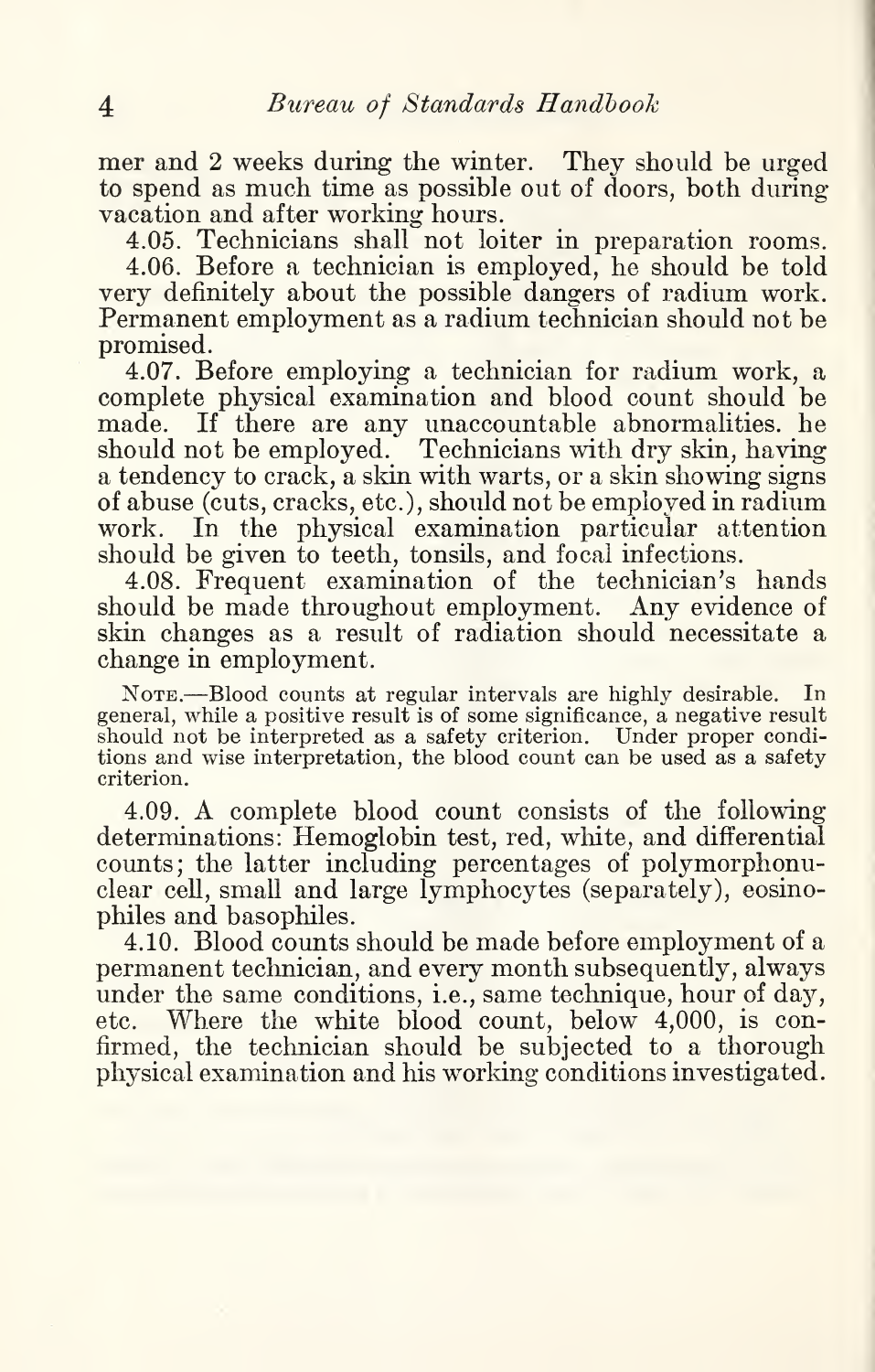# V. EMANATION (RADON)

5.01. All preceding paragraphs also apply to the protection from radium emanation (radon).

5.02. The handling of emanation (radon) should be done as far as possible during its relatively inactive state (10 minutes after pumping).

5.03. Great care should be taken to prevent the escape of emanation (radon), and the room in which it is prepared should be provided with an exhaust fan, giving a complete change of air every 10 minutes. Working under a hood is to be recommended.

5.04. Where emanation (radon) is likely to come into direct contact with the fingers, thin rubber gloves should be worn to avoid contamination of the hands with active deposit.

5.05. The pumping room should be separate from the room in which the radium in solution is stored and should be connected thereto by a conducting tube adequately shielded with lead.

5.06. Radium in solution should be completely surrounded with lead or equivalent material of thickness in accordance with paragraph 1.03 above.

5.07. Only specially trained operators shall be employed in emanation (radon) pumping or measuring rooms.

5.08. Operation of pumping apparatus shall be carried out insofar as practicable with the operator at least 1.5 meters from the nearest apparatus containing emanation (radon). Remote control devices shall be used when practicable.

5.09. Suitable automatic indicators and regulators shall be used to prevent undue pressures in the pumping apparatus with consequent explosion.

5.10. Measurements, and handling during measurements, of emanation (radon) should be carried out with automatic or semiautomatic devices with remote control.

o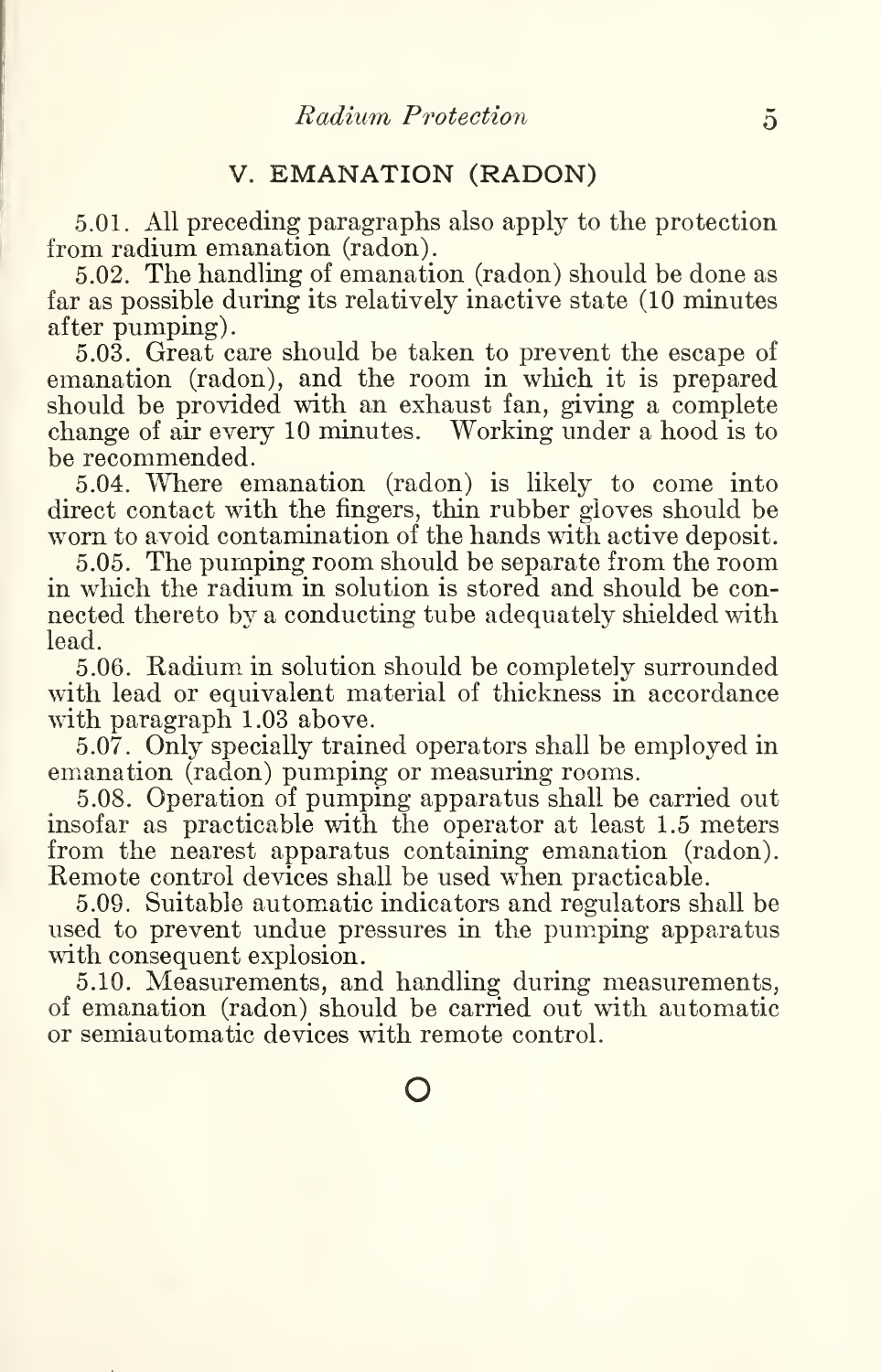$\mathcal{C}$